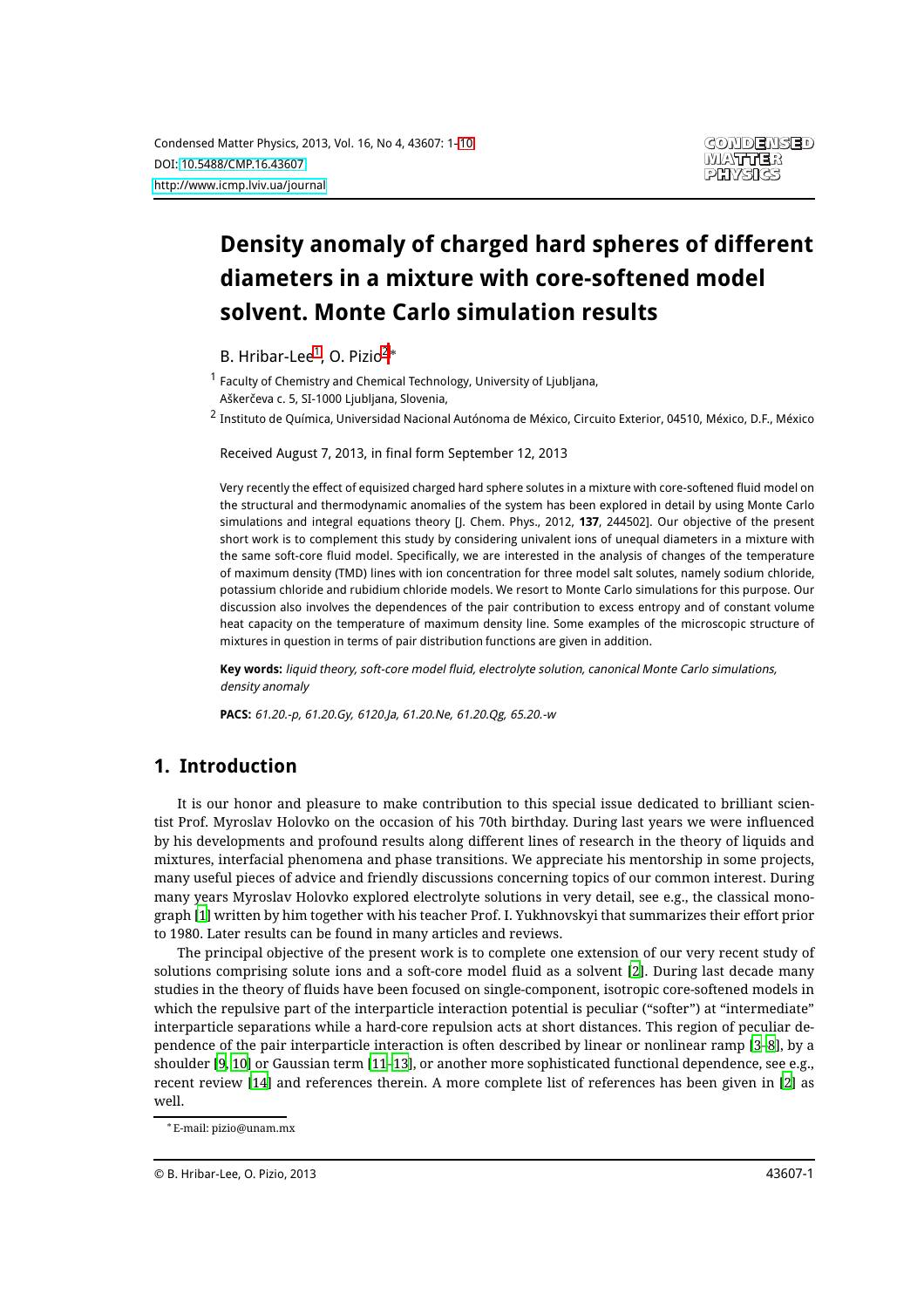Unfortunately, the complex shape of the interaction in this type of models requires application of solely numerical procedures for their solution. However, peculiar structural, thermodynamic and dynamic properties relevant to certain real liquids can be reached. Models of single-component fluids with isotropic core-softened potential have been studied by computer simulations in numerous works, see the list of references in [\[2](#page-7-1)]. For purposes of the present work it is necessary to mention that the fluids with spherically symmetric core-softened potentials exhibit anomalies in thermodynamic and dynamic properties in close similarity to those observed in liquids with directional inter-particle interactions, such as water, silica, phosphorous, and some liquid metals. One of the examples of such anomalous behavior is the presence of the fluid density maximum as a function of temperature. Moreover, some of the softcore fluid models exhibit puzzling liquid-liquid coexistence envelope terminating at the critical point, in addition to common liquid-vapor phase transition. Thermodynamic and other anomalies can be related to this additional phase transition, see e.g., references [\[15](#page-8-1)–[17\]](#page-8-2). The soft-core models by design miss the orientational interparticle correlations. Thus, their correspondence to, for example, water or aqueous solutions is restricted to thermodynamic properties. Nevertheless, the soft-core models are simple and permit to capture the peculiarities of thermodynamic properties quite adequately [\[14\]](#page-8-0).

Theoretical studies of solutions in which a model solvent exhibits thermodynamic properties with anomalies have been attempted recently by different authors, see e.g., [\[18](#page-8-3)–[24](#page-8-4)]. Several important particular issues were explored, namely the solubility of apolar solutes in such solvents, the effect of solute species on the temperature of maximum density line, on heat capacity extrema and others. On the other hand, following our previous theoretical and simulation developments [\[25,](#page-8-5) [26](#page-8-6)], we applied similar modelling, but involved ionic solutes rather than nonpolar species [\[2\]](#page-7-1). We examined the effect of ionic solutes on the microscopic structure and thermodynamics of solutions with a soft-core solvent that possesses anomalies in one-phase region. Experiments [\[27](#page-8-7)–[30\]](#page-8-8) and computer simulations [\[31](#page-8-9)–[33\]](#page-8-10) have shown that certain anomalies of thermodynamic properties are preserved in ionic aqueous solutions for low and up to moderate ion concentrations. They become weaker and finally disappear, if the concentration of ions increases but remains below the solubility limit.

In contrast to the initial stage of this project [\[2\]](#page-7-1), we consider a mixture of singly charged cations and anions modelled as charged hard spheres and solvent particles described by a soft-core model, all of them having nonequal diameters. The system is studied by the canonical Monte Carlo simulations. The following discussion of the model and methods is brief in order to avoid unnecessary repetitions of [\[2\]](#page-7-1), only the essential elements are given to benefit the reader.

#### **2. Model and method**

The system in question consists of ionic solute (salt) and solvent. The ionic subsystem is a mixture of positively and negatively charged hard spheres with arbitrary diameters,  $\sigma_{+}$  and  $\sigma_{-}$ , the charge is located at the particle center. Ions and solvent particles are immersed in a dielectric background characterized by dielectric constant  $\varepsilon$ . The interaction potential between ions i and j is,

$$
U_{ij}(r) = \begin{cases} \infty, & r < (\sigma_i + \sigma_j)/2, \\ \frac{e^2 z_i z_j}{4\pi \varepsilon_0 \varepsilon r}, & r \ge (\sigma_i + \sigma_j)/2, \end{cases}
$$
(1)

where *e* is the elementary charge,  $z_i = |z_-\| = 1$  are the valencies of ions,  $\varepsilon_0$  is the permittivity of free space, and  $r$  is the inter-particle distance. As in [\[2\]](#page-7-1), we use the core-softened model by Barros de Oliveira et al. [\[11](#page-7-6)–[13](#page-7-7)] that possesses thermodynamic, structural, and dynamic anomalies. The potential is a sum of the Lennard-Jones and a Gaussian terms,

$$
U_{\rm ss}(r) = 4\varepsilon_{\rm ss} \left[ \left( \frac{\sigma_{\rm s}}{r} \right)^{12} - \left( \frac{\sigma_{\rm s}}{r} \right)^{6} \right] + a\varepsilon_{\rm s} \exp \left[ -\frac{1}{c^{2}} \left( \frac{r - r_{0}}{\sigma_{\rm s}} \right)^{2} \right],
$$
 (2)

with  $\varepsilon_{\rm ss}$  — the solvent-solvent interaction energy and  $\sigma_{\rm s}$  — the diameter of a solvent particle. Parameters a, c, and  $r_0$  are taken as in the original work [\[11](#page-7-6)] ( $a = 5$ ,  $c = 1$ , and  $r_0/\sigma_s = 0.7$ ). With this choice of parameters, the inter-particle attraction is strongly depressed and thus there is no liquid-gas transition in the solvent subsystem [\[34\]](#page-8-11).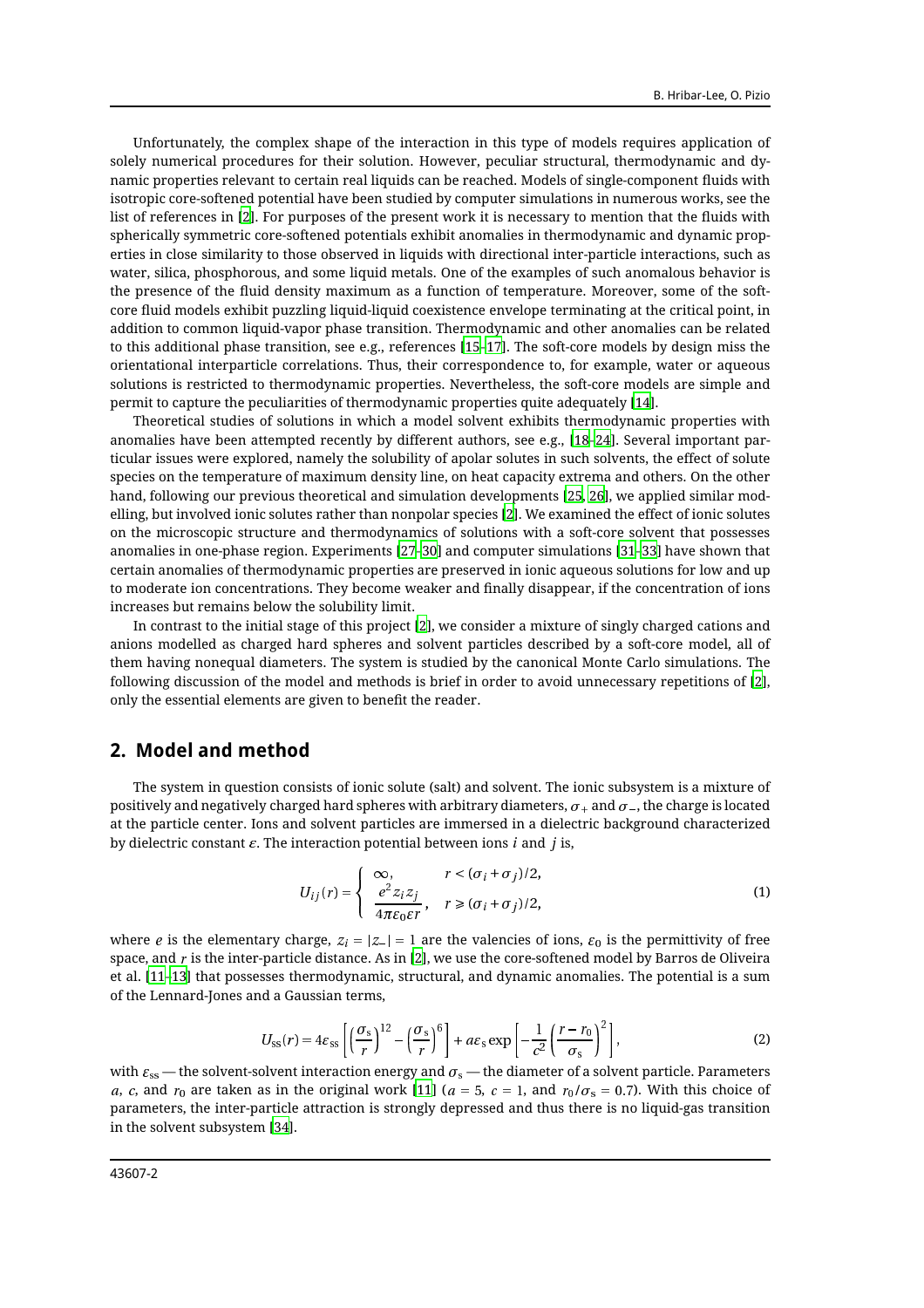The pressure-temperature curves calculated for the pure solvent at certain densities have a minimum (i.e.,  $(\partial P/\partial T)_\rho = 0$ ) and consequently  $(\partial \rho/\partial T)_P$  vanishes for some thermodynamic states. The region of density anomaly corresponds to the state points for which  $(\partial \rho / \partial T)_P > 0$  and is bounded by the locus of points for which the thermal expansion coefficient equals zero.

There is some room for the choice of ion-solvent interaction. However, to be consistent with our previous work [\[2\]](#page-7-1), the interaction between an ion  $(i)$ , and a solvent  $(s)$  particle is taken simply in the form of Lennard-Jones (12-6) potential,

$$
U_{\rm is}(r) = 4\varepsilon_{\rm is} \left[ \left( \frac{\sigma_{\rm is}}{r} \right)^{12} - \left( \frac{\sigma_{\rm is}}{r} \right)^6 \right],\tag{3}
$$

where  $\varepsilon_{is}$  is the ion-solvent interaction energy and  $\sigma_{is} = (\sigma_i + \sigma_s)/2$ . The reduced temperature for the solvent subsystem is defined as  $T^{*}=k_{\rm B}\,T/\varepsilon_{\rm s}$ , where  $k_{\rm B}$  is the Boltzmann constant and  $T$  is the absolute temperature.

In order to describe the energetic aspects of interactions between all species, it is necessary to define the parameter  $\alpha = T^*/T^*_{\rm el}$  as the ratio between the reduced temperature for the solvent subsystem (  $T^*$  ), and the reduced temperature of the ionic subsystem,  $T_{\rm el}^*=\sigma_-/\lambda_{\rm B},$  where  $\lambda_{\rm B}=e^2/(4\pi\varepsilon_0\varepsilon k_{\rm B}T)$  is the Bjerrum length,  $\lambda_B$  = 7.14 Å. Similar to the previous study [\[2\]](#page-7-1), we choose  $\alpha$  = 0.25. Thus, if the solvent is even at a rather low temperature, the ionic system remains far from the possible vapor – liquid type criticality. The mixing rule for ion-solvent potential is applied such that:  $\varepsilon_{\rm is} = (\varepsilon_{ii}\varepsilon_{ij})^{1/2}$ , where  $\varepsilon_{\rm ss} =$ 1/ T<sup>\*</sup>,  $\varepsilon_{--} = 1/T_{\text{el}}^*$  and  $\varepsilon_{++} = (\sigma_-/\sigma_+) / T_{\text{el}}^*$ .

We performed Monte Carlo computer simulations in the canonical ensemble and in the cubic simulation box according to common algorithms [\[35,](#page-8-12) [36](#page-8-13)]. The simulation was started from a configuration of randomly distributed particles. The number of ions in the box,  $N_{\text{ion}} (N_{\text{ion}} = N_+ + N_-)$  was chosen to provide their reasonable statistics and along with the desired ion concentration,  $x_{\text{ion}}$  [ $x_{\text{ion}}$  =  $N_{\rm ion}/(N_{\rm ion} + N_{\rm s})$ ], where  $N_{\rm s}$  is the number of solvent particles resulting from  $N_{\rm ion}$  and  $x_{\rm ion}$ . In addition, we picked up the desired total dimensionless density of the system,  $\rho^*,\rho^*=(N_+\sigma_+^3+N_-\sigma_-^3+N_{\rm s}\sigma_3^3)/L^3,$ where  $L$  is the length of the box edge resulting from previously given parameters. Coulomb interactions were taken into account by using the Ewald summation [\[35](#page-8-12), [36](#page-8-13)] with 337 wave vectors and the inverse length equal to  $5/L$ ).

In this work, we explore three model salts in the soft-core solvent, namely the NaCl ( $\sigma_{+} = 2.21$  Å,  $\sigma_{-} = 4.42$  Å), KCl ( $\sigma_{+} = 4.74$  Å,  $\sigma_{-} = 4.42$  Å) and RbCl ( $\sigma_{+} = 5.27$  Å,  $\sigma_{-} = 4.42$  Å) see e.g., [\[37](#page-8-14), [38\]](#page-8-15). In all cases, we assume  $\sigma_s = 3.166$  Å in close similarity to the SPCE model of water. Each of the systems was first equilibrated over  $10^8$  attempted configurations followed by a series of production runs of at least  $5 \times 10^{7}$  attempted particle displacements to obtain the relevant average properties of the system under investigation (excess internal energy, compressibility factor, heat capacity at constant volume, pair excess entropy, and radial distribution functions). The number of ions present in the simulation box was in the range between <sup>150</sup> and <sup>400</sup> (dependent on the desired density). The excess internal energy of the system was obtained directly as an ensemble average. The equation of state was calculated by [\[39\]](#page-8-16)

$$
\frac{PV}{Nk_{\text{B}}T} = 1 - \frac{1}{3N} \left\langle r \frac{\partial \beta U_{\text{tot}}}{\partial r} \right\rangle + \frac{2\pi}{3} \sum_{i} \sum_{j} x_{i} \frac{N_{j}}{V} \sigma_{ij}^{3} g_{ij}(\sigma_{ij}), \qquad (i, j = +, -), \tag{4}
$$

where  $U_{\text{tot}}$  is the total excess internal energy of the system and  $g_{ij}(\sigma_{ij})$  is the contact value of the appropriate ion-ion radial distribution function. Pair excess entropy was determined from the expression [\[40](#page-8-17)]

<span id="page-2-0"></span>
$$
\frac{S_{2,\text{ex}}}{k_{\text{B}}} = -2\pi\rho \sum_{i,i} x_i x_j \int \left[ g_{ij}(r) \ln g_{ij}(r) - g_{ij}(r) + 1 \right] r^2 dr, \tag{5}
$$

where  $x_i$  is the number fraction of species i, and  $g_{ij}(r)$  are the pair distribution functions of species i and  $j$ . The heat capacity at constant volume was determined from the energy fluctuations as

<span id="page-2-1"></span>
$$
C_V = \left(\langle U_{\text{tot}}^2 \rangle - \langle U_{\text{tot}} \rangle^2\right) / k_B T^2. \tag{6}
$$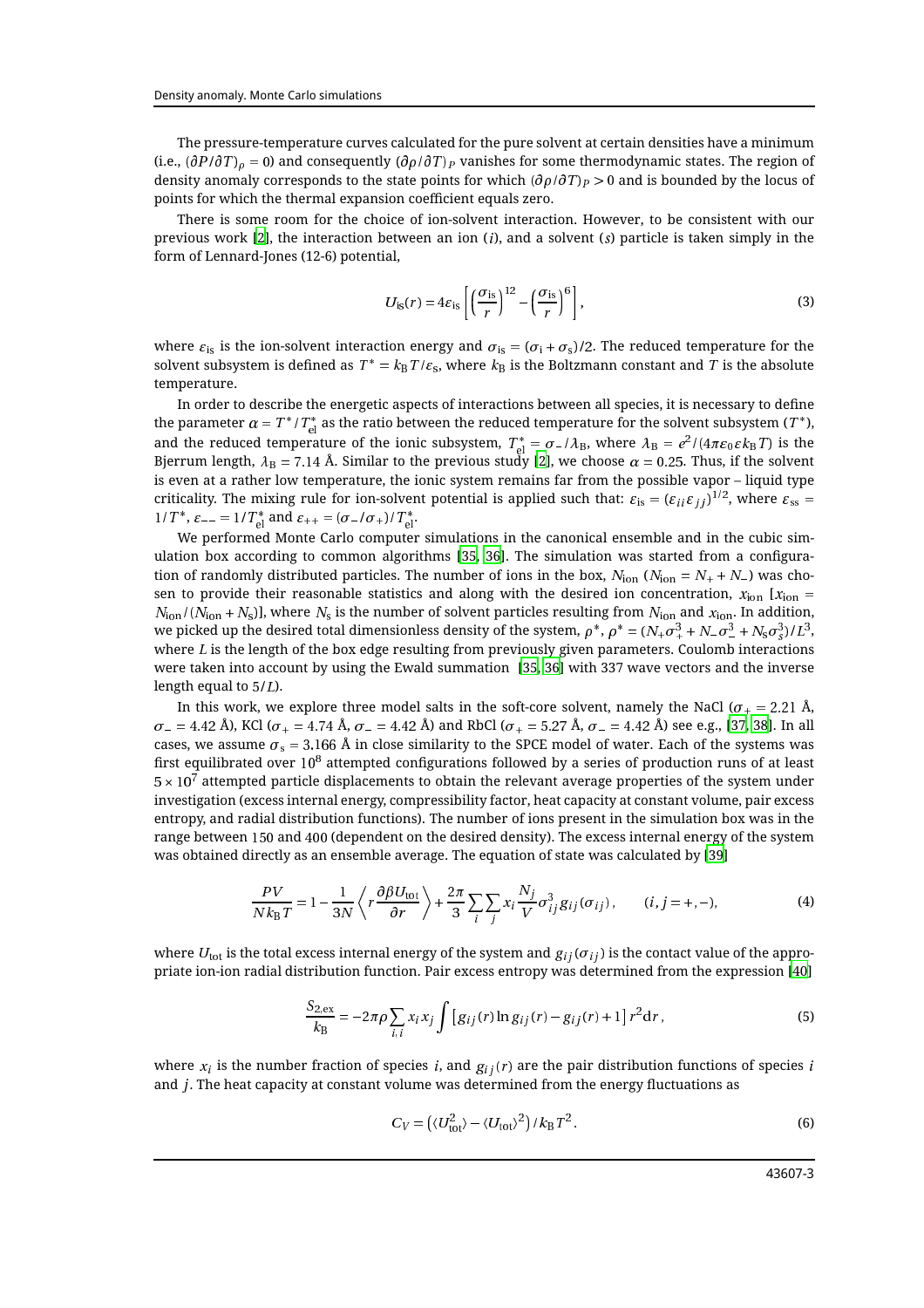#### **3. Results and discussion**

First series of our calculations concern the NaCl salt model ( $\sigma_{+} = 2.21$  Å,  $\sigma_{-} = 4.42$  Å) in the softcore solvent. The cation is rather small and its diameter is smaller compared to the anion and to the diameter of solvent particles. The results for  $P^*$  ( $P^*=P\sigma^3_{\rm s}/\varepsilon_{\rm s}$ ) as a function of  $T^*$  for a set of densities of the mixture at fixed ion concentration  $x_{ion} = 0.1$  are given by short-dashed lines in figure [1](#page-3-0) (a). Each line has a minimum (it is difficult to see it on the scale of such combined figure) marked by a circle. By joining the circles, one can construct the temperature of maximum density line at this particular ion concentration,  $x_{\rm ion} = 0.1.$  The  $P^*(T^*)$  lines at a given  $\rho^*$  are built by joining points obtained as an average from several runs. Actually, it is quite a tedious procedure. We perform a series of calculations to construct the TMD lines for different  $x<sub>ion</sub>$ , up to  $x<sub>ion</sub> = 0.3$ . Each of the lines has an extremal point that shifts to a higher pressure and lower temperature with an increasing  $x<sub>ion</sub>$ . Moreover, the TMD lines shrink with an increasing ion concentration. These trends were already discussed by us for the model in which all the species involved are of equal diameter [\[2](#page-7-1)]. Slightly different view on the changes of the TMD lines is given in figure [1](#page-3-0) (b). The shift of the TMD lines to higher  $\rho^*$  with a growing  $x_{\text{ion}}$  can be explained by augmenting the excluded volume effects in the system, if ions are added to the solvent. On the other hand, the extremum point of the TMD along the temperature axis goes down due to the overall growth of attraction, principally between oppositely charged ions.

Previously, we discussed the evolution of the microscopic structure of the model characterized by equal diameters of all species on the density at a fixed  $T^*$  and  $x_{\rm ion}$ , see figures 1 and 2 of [\[2\]](#page-7-1). Trends of behavior of the pair distribution functions are similar to the model with non-equal diameters. Two examples of the distribution of particles at thermodynamic states on the relevant TMD line are given here in figures [2](#page-4-0) and [3.](#page-4-1) In the case of a lower density and lower ion concentration (figure [2\)](#page-4-0), we can attribute the shape of the ion-ion distribution functions to the formation of Na–S–Cl, Cl–S–Cl and Na– S–Na structures or complexes, i.e., of ions separated by a single solvent molecule, corresponding to the local maxima at  $(\sigma_{\text{Na}} + \sigma_{\text{Cl}})/2 + w_1$ ,  $\sigma_{\text{Cl}} + w_1$  and  $\sigma_{\text{Na}}/2 + w_1$  distances, respectively. Here,  $w_1$  is the distance corresponding to the first maximum of the distribution of solvent species,  $g_{ww}(r)$  at 3.63 Å, approximately. Similarly, one can observe trends of formation of clusters at a distance  $(\sigma_{\text{Na}} + \sigma_{\text{Cl}})/2 + w_2$ , where  $w_2$  is the distance corresponding to the position of the principal maximum of the distribution of solvent species at 7 Å, approximately. Due to a stronger repulsion between small cations, the formation of Na–S–Na structure is less favorable compared to Cl–S–Cl structure at these conditions.

On the other hand, if one considers the model at  $x_{\text{ion}} = 0.3$  at a point of the TMD line with slightly higher total density but substantially lower temperature (figure [3\)](#page-4-1) compared to the case described in figure [2,](#page-4-0) the inter-ion electrostatic correlations are expected to be stronger. Nevertheless, screening of



<span id="page-3-0"></span>**Figure 1.** (Color online) Temperature of maximum density lines of the NaCl model in the  $P^*$  –  $T^*$  plane (panel a)  $T^* - \rho^*$  plane (panel b).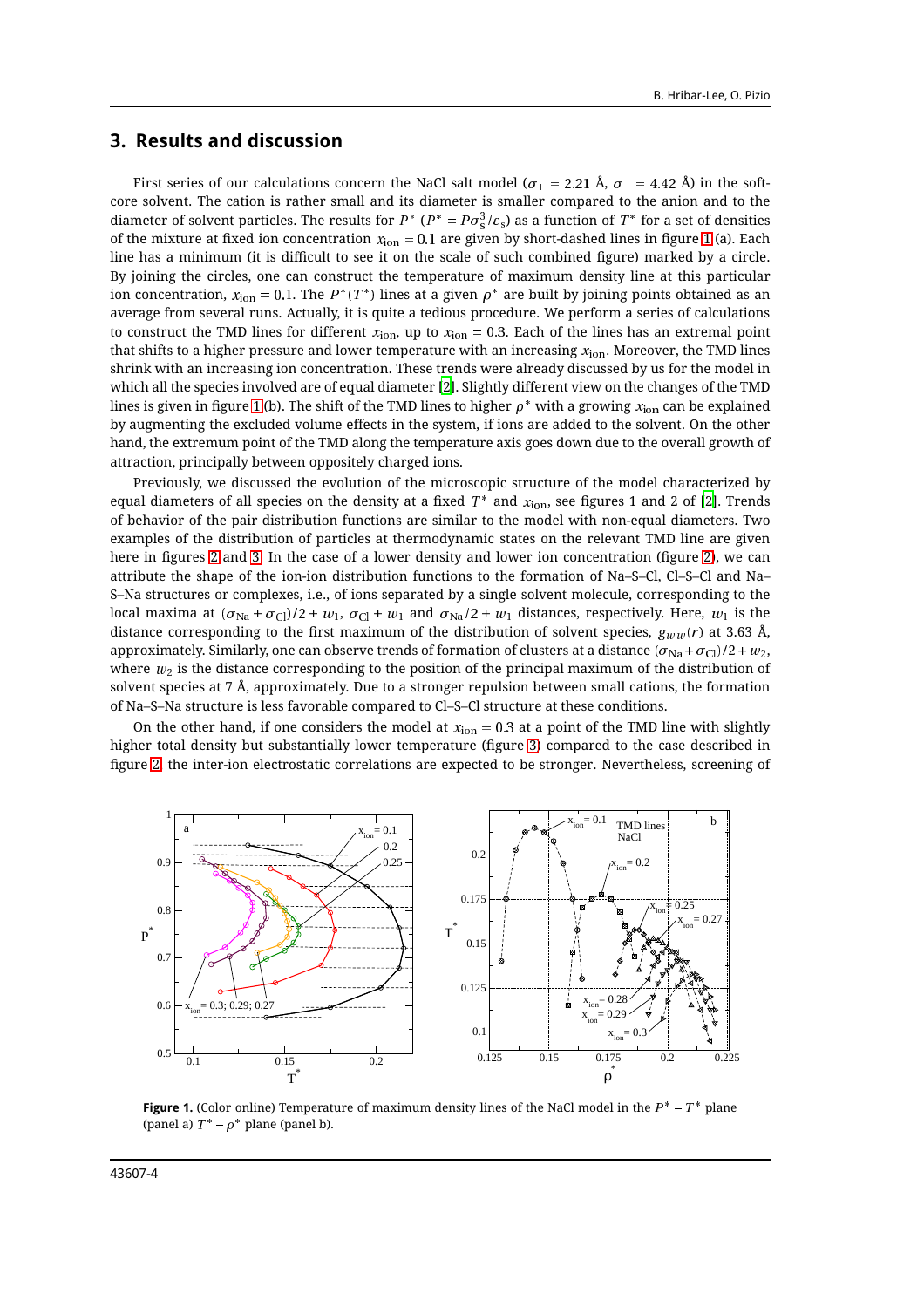

<span id="page-4-0"></span>**Figure 2.** (Color online) Pair distribution functions of the NaCl model. Parameters of the system are given in the figure.

interactions between ions is expected to be more pronounced. Under the conditions given in figure [3,](#page-4-1) one can see that the contact value of  $g_{\text{NaCl}}(r)$  is practically of the same order as in figure [2.](#page-4-0) However, the height of the shoulder of this function at  $r \approx 6.9$  Å describing the correlation between oppositely charged ions separated by a single solvent particle is lower than in figure [2.](#page-4-0) On the other hand, the height of the first maximum of  $g_{ClCl}$  is higher as an evidence of weaker repulsion between equally charged anions. Possible formation of  $Na-w_1$ –Na is also more pronounced, cf. figure [2.](#page-4-0) The cation-solvent correlations are enhanced in the present case (at this low temperature) compared to anion-solvent correlation and compared to the case discussed in figure [2.](#page-4-0)

We now again return to thermodynamic manifestations of the existence of the TMD lines. A quantitative cumulative measure of the distribution of particles of different species is commonly given in terms of the pair contribution to the excess internal energy per particle as a function of the total density for different compositions of the mixture and at different reduced temperatures. In previous studies of the single-component soft-core model fluids it was suggested that the relation between the density and diffusion anomalies and the microscopic structure of the system can be explored in terms of the excessentropy-based framework, see e.g., [\[41](#page-8-18)]. It has been shown that the presence of the density and the dif-



<span id="page-4-1"></span>**Figure 3.** (Color online) Pair distribution functions of the NaCl model. Parameters of the system are given in the figure.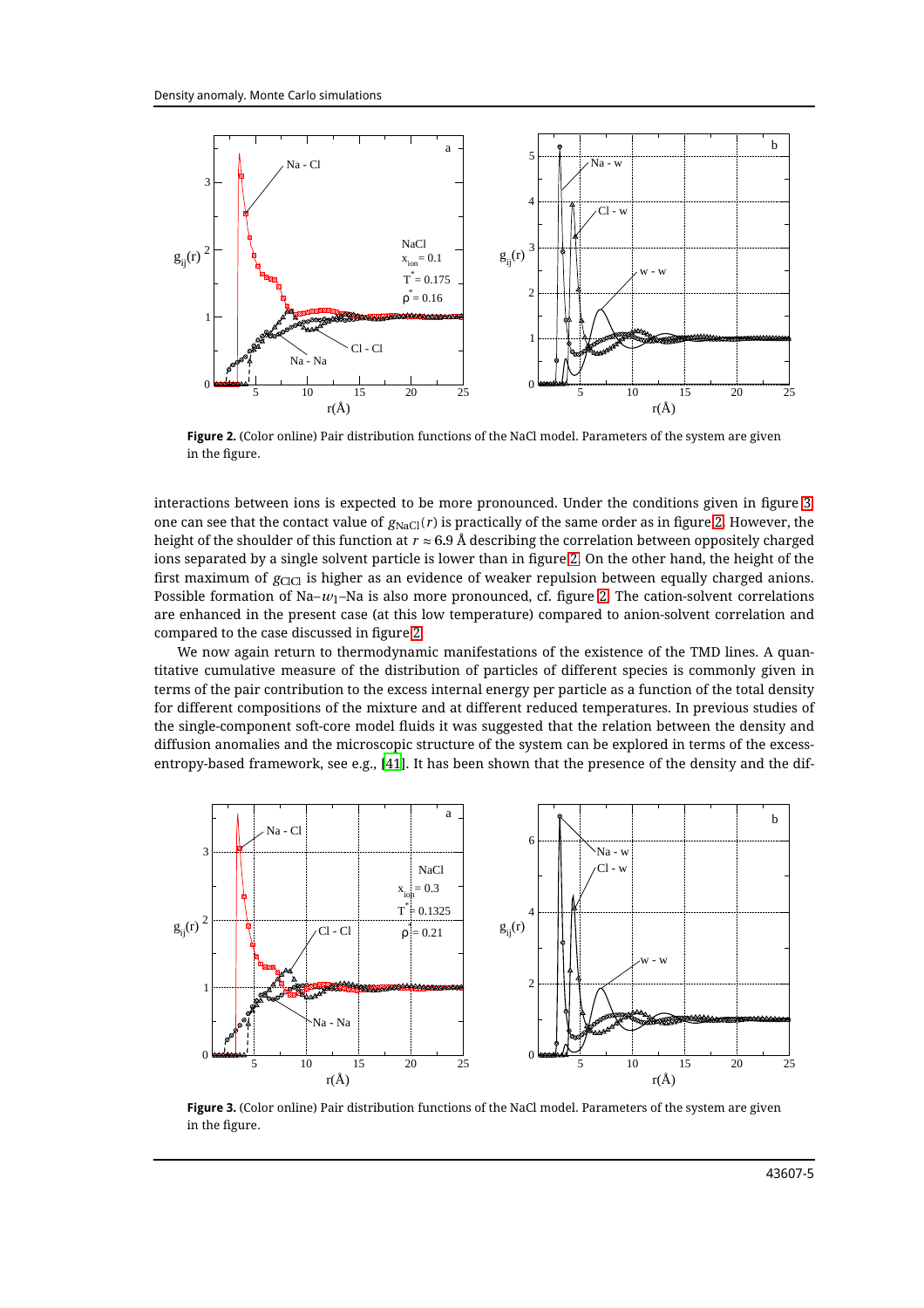

<span id="page-5-0"></span>**Figure 4.** (Color online) The behavior of the pair contribution to excess entropy (panel a) and of reduced heat capacity (panel b) on the temperature of maximum density of the NaCl model at different concentration of ions.

fusion anomalies is related to the effect of excess entropy on the fluid density. Our discussion concerns  $S_{2,ex}$  defined for a mixture by equation [\(5\)](#page-2-0).

However, in contrast to previous works, we have calculated the dependence of  $S_{2,ex}$  as a function of the temperature of maximum density rather than the total density of the model. In this respect, our results given in figure [4](#page-5-0) (a) correspond to the TMD lines presented in figure [1.](#page-3-0) For example, the left hand part of the TMD line for  $x_{\rm ion}$  = 0.1 in figure [1](#page-3-0) (b) that is characterized by d  $T^*/{\rm d}\rho^*>0$  corresponds to the upper part (lower absolute values) of the corresponding line for  $S_{2,\rm ex}$  on  $T_{\rm ind}^*$ . What can we learn from these functions? First observation is that the  $S_{2,\rm ex}(T_{\rm tmd}^*)$  curves shift to lower values of  $S_{2,\rm ex}$  and lower values for  $T_{\rm{end}}^{*}$  with an increasing concentration of ionic solutes. Moreover, these curves shrink with increasing ion concentration. At low values of  $x_{\rm ion}$  (and at vanishing  $x_{\rm ion}$  as well) the curve  $S_{2,\rm ex}(T_{\rm rms}^*)$ has a maximum such that  ${\rm d}S_{2,\rm ex}/{\rm d}(T^*_{\rm tmd})$   $< 0$  in the small region of  $T^*_{\rm tmd}$  after the point  ${\rm d}S_{2,\rm ex}/{\rm d}(T^*_{\rm tmd})$   $=$ <sup>0</sup>. This point does not coincide with the maximum temperature of the TMD line. Discontinuity of this derivative is expected, however, around the point at which  $\,T^*_{\rm tmd}$  reaches its maximum. This behavior is much less pronounced at high values for ion concentration in a mixture. The existence of such type of peculiar behavior seems to be worth to investigate in more detail for other soft-core solvent models and for say nonpolar solutes in various solvents for the sake of comparison with the case of ionic solutes.

A rather similar discussion can be presented while considering the dependence of the reduced constant volume heat capacity,  $C_V^*$  on  $T_{\rm{tmd}}^*$ , figure [4](#page-5-0) (b) [ $C_V^*$  =  $C_V$ / ( $N_{\rm{ion}}$  +  $N_{\rm{s}})k_{\rm{B}}$ ]. The heat capacity was "measured" in simulations through the fluctuations of internal energy according to equation [\(6\)](#page-2-1). It is quite difficult to evaluate the heat capacity precisely due to fluctuations, especially at low temperatures. One way to suppress the fluctuations of the  $C_V^\ast$  values is to consider bigger boxes with a bigger number of particles, but then the simulations become quite lengthy in time. Shift and shrinking of the  $C_V^*(T^*_{\rm tmd})$ curves with an increasing ion concentration are well pronounced. However, the behavior of  $C_V^*(T^*_{\rm tmd})$ around the extremum point of the TMD line must be studied in more detail.

After rather comprehensively examining the properties of the TMD lines of the model NaCl salt in the soft-core solvent in question at different ion concentrations, we would like to proceed to the results obtained for other two salts with bigger cations, namely the KCl and RbCl. The assumed diameters of cations were mentioned in the previous section, but we repeat the numbers for the sake of convenience of the reader KCl ( $\sigma_+ = 4.74$  Å) and RbCl ( $\sigma_+ = 5.27$  Å). In the former case, the diameter of cation does not differ much from the diameter of the anion  $\sigma_{\rm Cl}$  = 4.42 Å. From the analysis of the  $T^*-\rho^*$  projections of the TMD lines given in figure [5](#page-6-0) (a), we would like to conclude that in the present formulation of the interactions in the model, the principal factor determining the location of the TMD lines seems to be the excluded volume effects. Namely, at  $x<sub>ion</sub> = 0.1$ , the difference between TMD lines is reasonably big, if one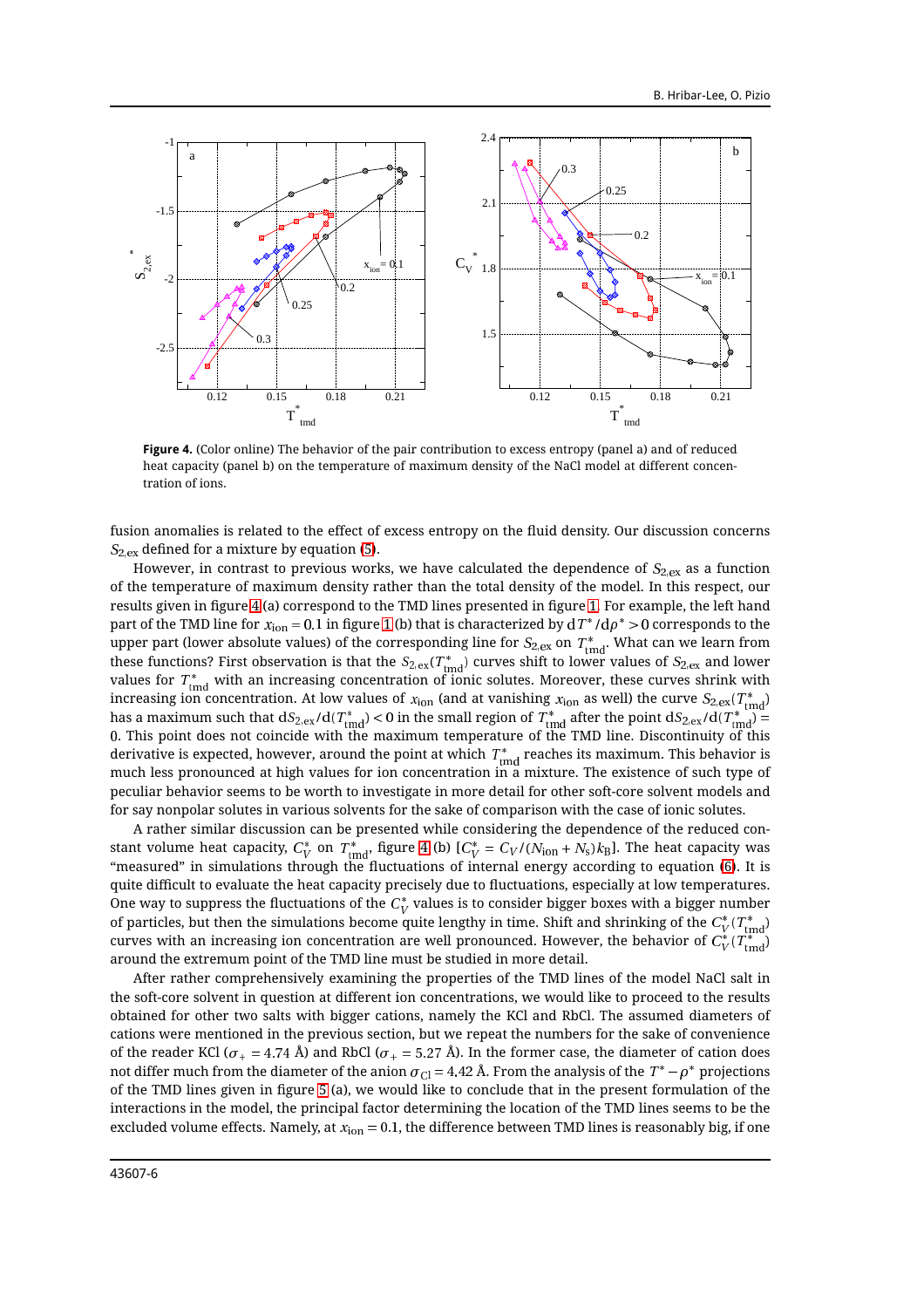

<span id="page-6-0"></span>**Figure 5.** (Color online) Temperature of maximum density lines of the NaCl, KCl and RbCl ion models with the soft-core solvent in the  $T^*-\rho^*$  plane at different concentration of ions (panel a). The behavior of the pair contribution to excess entropy (panel b) and of reduced heat capacity (panel c) on the temperature of maximum density of the NaCl, KCl and RbCl models at different concentration of ions.

changes from NaCl salt to KCl salt. The difference between KCl and RbCl cases is small as expected, because the cation diameter does not change much. It seems that the shift of the TMD line to higher densities is determined by the amount of excluded volume added to the system. On the other hand, the enhanced excluded volume effects also lead to a lower extremal point along the temperature axis of the TMD lines. However, this shift of TMD lines on temperature axis is to a great extent effected by the electrostatic interactions between ions. If the ion concentration increases for each salt model, the lines substantially shift to lower temperatures. Unfortunately, the solvent in question (due to a set of parameters assumed) does not exhibit vapor – liquid criticality. Therefore, we do not have a natural lower boundary for the TMD lines in, for example, the  $T^{*}-\rho^{*}$  projection. Our preliminary calculations have shown that quite short TMD lines still exist for  $x_{ion} = 0.31$  and for 0.32 for NaCl model. The shifts of the TMD lines along the density and temperature axes given in figure [5](#page-6-0) (a) are also reflected by the behavior of excess pair entropy and of the reduced heat capacity, see figures [5](#page-6-0) (b) and [5](#page-6-0) (c), respectively. Shrinking of these curves with an increasing ion concentration is quite evident. Trends of the behavior of  $S^*_{2,\rm exc}$  and of  $C^*_V$  are similar to those discussed for the model NaCl salt in the soft-core solvent just above.

To conclude, in the present short communication we considered one extension of our very recent work [\[2\]](#page-7-1) concerning a simple model mixture of ions and soft-core solvent fluid by using Monte Carlo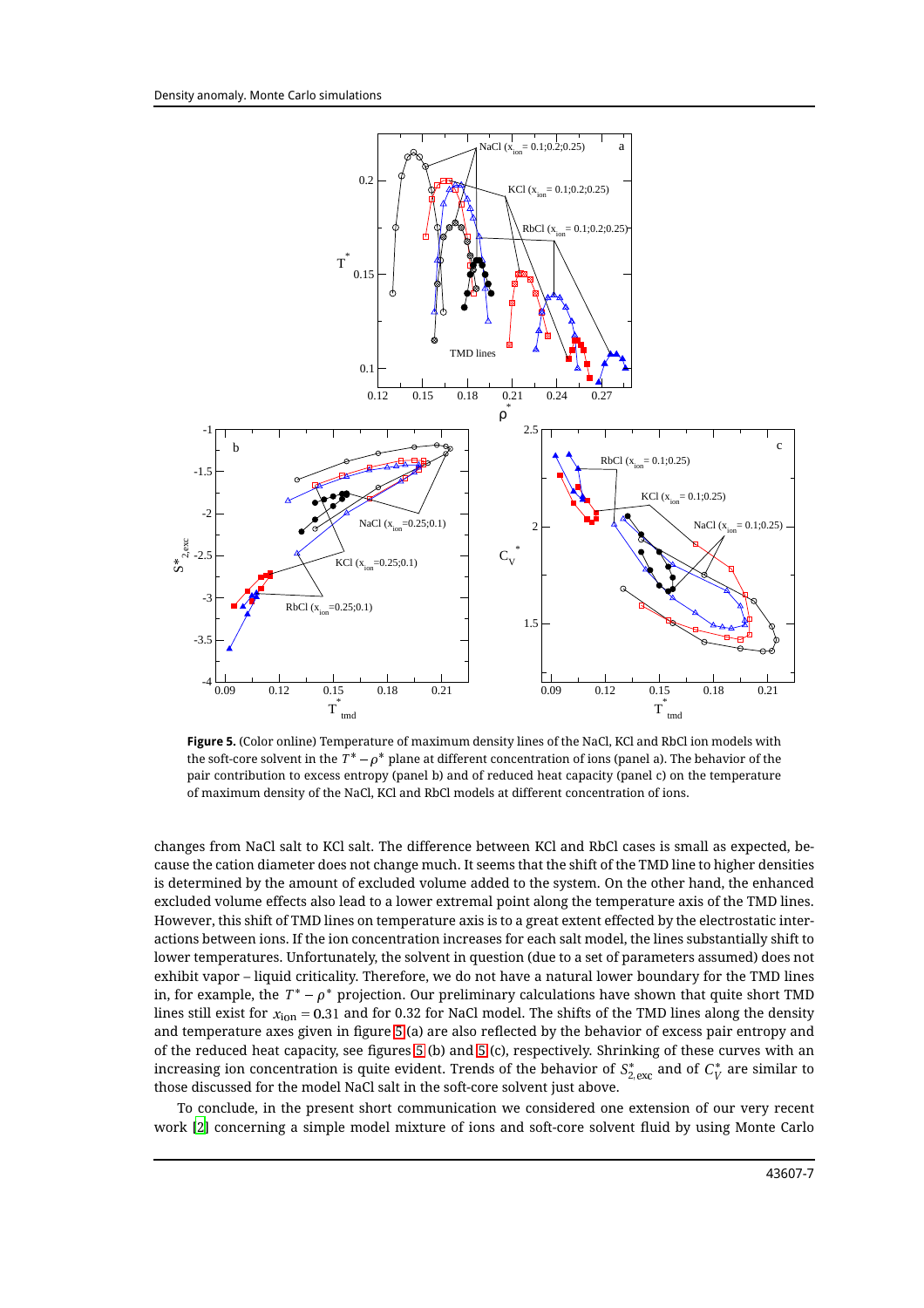computer simulations. Our extension consists in considering ions of non-equal diameters and different from the diameter of solvent particles. We were interested to study how the presence of ion solutes affects thermodynamic properties of the system compared to the single-component fluid, specifically the temperature of maximum density line. For this purpose, we studied three model solute salts, namely the model for NaCl, KCl and RbCl. Our results confirm that the mixtures based on a soft-core solvent in question preserve this anomalous behavior at  $x_{\text{ion}} = 0.1$  0.2, 0.25, and 0.3, if the cation is small, e.g., for NaCl model. However, for the model with a big cation, e.g., RbCl the density anomaly disappears at  $x_{\text{ion}}$ around 0.27.

The TMD lines were constructed from the simulation data for a set of isochores. They shift to lower temperatures and higher densities with an increasing ion concentration in the  $\,T^*\, - \rho^*\,$  plane. The TMD line shrinks and moves to lower values of the reduced temperature with an increasing ion concentration for each model salt. These observations agree with the results of molecular dynamics simulations [\[32\]](#page-8-19) for much more elaborate model for aqueous solutions. We have seemingly made interesting observations about the dependence of the excess pair entropy and constant volume heat capacity along the TMD line at different ion concentrations. Still it is necessary to complement our study by simulations of uncharged solutes with different characteristics mixed with applied or another soft-core model for the solvent subsystem. It is known that in the presence of uncharged, non-polar solutes, the curves describing the anomalies shift as well, see e.g. [\[18\]](#page-8-3). However, for example, the TMD line changes essentially depend on the solute concentration and strength of solute-solvent interactions. In order to compare our present observations with the models of uncharged solutes in soft-core solvents, additional simulations are necessary. This project is in progress in our laboratory at present. Intuitively, one should expect the most pronounced differences between the effects of ions and non-polar solutes if the ion concentration is low or, in other words, when the screening of ion-ion interaction is not well pronounced.

There remains much room for extensions of the present work. In order to validate the results concerning the trends for anomalies with increasing ion concentrations, it is worth to extend the calculations and establish the solubility limits. It is necessary to explore how the modification of the cross solute-solvent interaction potentials would affect the TMD lines. Another important issue is to investigate various properties of ionic solutions and their peculiarities by using a solvent model characterized by the presence of liquid – vapor phase transition and possibly liquid-liquid separation, e.g., [\[42\]](#page-8-20). Theoretical developments are in fact desirable in many of these aspects.

### **Acknowledgements**

O. P. has been supported in part by European Union IRSES Grant STCSCMBS 268498. B. H.-L. acknowledges financial support of the Slovenian Research Agency (ARRS) under grants P1-0201, and J1-4148. O. P. is grateful to David Vazquez for technical support of this work.

# **References**

- <span id="page-7-0"></span>1. Yukhnoskii I.R., Holovko M.F., Microscopic theory of classical equilibrium systems, Naukova Dumka, Kiev, 1980 (in Russian).
- <span id="page-7-1"></span>2. Lukšič M., Hribar-Lee B., Vlachy V., Pizio O., J. Chem. Phys., 2012, **137**, 244502; doi[:10.1063/1.4772582.](http://dx.doi.org/10.1063/1.4772582)
- <span id="page-7-2"></span>3. Hemmer P.C., Stell G., Phys. Rev. Lett., 1970, **24**, 1284; doi[:10.1103/PhysRevLett.24.1284.](http://dx.doi.org/10.1103/PhysRevLett.24.1284)
- 4. Jagla E.A., Phys. Rev. E, 1998, **58**, 1478; doi[:10.1103/PhysRevE.58.1478.](http://dx.doi.org/10.1103/PhysRevE.58.1478)
- 5. Jagla E.A., J. Chem. Phys., 1999, **110**, 451; doi[:10.1063/1.478105.](http://dx.doi.org/10.1063/1.478105)
- 6. Jagla E.A., J. Chem. Phys., 1999, **111**, 8980; doi[:10.1063/1.480241.](http://dx.doi.org/10.1063/1.480241)
- 7. Jagla E.A., Phys. Rev. E, 2001, **63**, 061501; doi[:10.1103/PhysRevE.63.061501.](http://dx.doi.org/10.1103/PhysRevE.63.061501)
- <span id="page-7-3"></span>8. Jagla E.A., Phys. Rev. E, 2001, **63**, 061509; doi[:10.1103/PhysRevE.63.061509.](http://dx.doi.org/10.1103/PhysRevE.63.061509)
- <span id="page-7-4"></span>9. Franzese G., J. Molec. Liq., 2007, **136**, 267; doi[:10.1016/j.molliq.2007.08.021.](http://dx.doi.org/10.1016/j.molliq.2007.08.021)
- <span id="page-7-5"></span>10. Vilaseca P., Franzese G., J. Chem. Phys., 2010, **133**, 084507; doi[:10.1063/1.3463424.](http://dx.doi.org/10.1063/1.3463424)
- <span id="page-7-6"></span>11. Barros de Oliveira A., Netz P.A., Colla T., Barbosa M.C., J. Chem. Phys., 2006, **124**, 084505; doi[:10.1063/1.2168458.](http://dx.doi.org/10.1063/1.2168458)
- 12. Barros de Oliveira A., Netz P.A., Colla T., Barbosa M.C., J. Chem. Phys., 2006, **125**, 124503; doi[:10.1063/1.2357119.](http://dx.doi.org/10.1063/1.2357119)
- <span id="page-7-7"></span>13. Barros de Oliveira A., Barbosa M.C., Netz P.A., Physica A, 2007, **386**, 744; doi[:10.1016/j.physa.2007.07.015.](http://dx.doi.org/10.1016/j.physa.2007.07.015)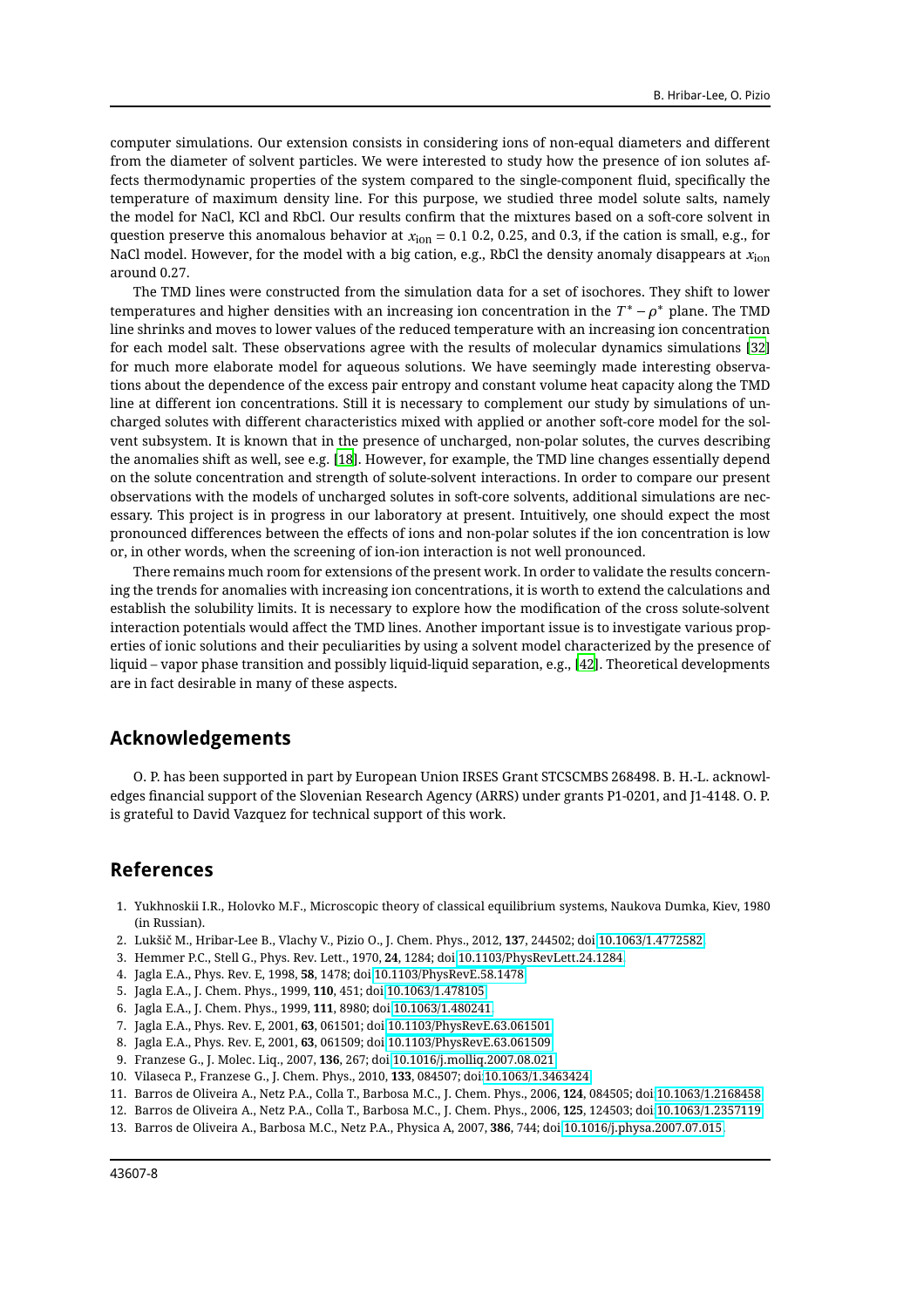- <span id="page-8-0"></span>14. Chaimovich A., Shell M.S., Phys. Chem. Chem. Phys., 2009, **11**, 1901; doi[:10.1039/B818512C.](http://dx.doi.org/10.1039/B818512C)
- <span id="page-8-1"></span>15. Barraz N.M., Salcedo E., Barbosa M.C., J. Chem. Phys., 2009, **131**, 094504; doi[:10.1063/1.3213615.](http://dx.doi.org/10.1063/1.3213615)
- 16. Barraz N.M., Salcedo E., Barbosa M.C., J. Chem. Phys., 2011, **135**, 104507; doi[:10.1063/1.3630941.](http://dx.doi.org/10.1063/1.3630941)
- <span id="page-8-2"></span>17. Salcedo E., Barros de Oliveira A., Barraz N.M., Chakravarty C., Barbosa M.C., J. Chem. Phys., 2011, **135**, 044517; doi[:10.1063/1.3613669.](http://dx.doi.org/10.1063/1.3613669)
- <span id="page-8-3"></span>18. Chatterjee S., Ashbaugh H.S., Debenedetti P.G., J. Chem. Phys., 2005, **123**, 164503; doi[:10.1063/1.2075127.](http://dx.doi.org/10.1063/1.2075127)
- 19. Chatterjee S., Debenedetti P.G., J. Chem. Phys., 2006, **124**, 154503; doi[:10.1063/1.2188402.](http://dx.doi.org/10.1063/1.2188402)
- 20. Buldyrev S.V., Kumar P., Debenedetti P.G., Rossky P.J., Stanley H.E., Proc. Nat. Acad. Sci. USA, 2007, **104**, 20177; doi[:10.1073/pnas.0708427104.](http://dx.doi.org/10.1073/pnas.0708427104)
- 21. Maiti M., Weiner S., Buldyrev S.V., Stanley H.E., Sastry S., J. Chem. Phys., 2012, **136**, 044512; doi[:10.1063/1.3677187.](http://dx.doi.org/10.1063/1.3677187)
- 22. Corradini D., Gallo P., Buldyrev S.V., Stanley H.E., Phys. Rev. E, 2012, **85**, 051503, doi[:10.1103/PhysRevE.85.051503.](http://dx.doi.org/10.1103/PhysRevE.85.051503)
- 23. Su Z., Buldyrev S.V., Debenedetti P.G., Rossky P.J., Stanley H.E., J. Chem. Phys., 2012, **136**, 044511; doi[:10.1063/1.3677185.](http://dx.doi.org/10.1063/1.3677185)
- <span id="page-8-4"></span>24. Egorov S.A., J. Chem. Phys., 2011, **134**, 234509; doi[:10.1063/1.3602217.](http://dx.doi.org/10.1063/1.3602217)
- <span id="page-8-5"></span>25. Pizio O., Dominguez H., Duda Yu., Sokołowski S., J. Chem. Phys., 2009, **130**, 174504; doi[:10.1063/1.3125930.](http://dx.doi.org/10.1063/1.3125930)
- <span id="page-8-6"></span>26. Lukšič M., Hribar-Lee B., Pizio O., Molec. Phys., 2011, **109**, 893; doi[:10.1080/00268976.2011.558029.](http://dx.doi.org/10.1080/00268976.2011.558029)
- <span id="page-8-7"></span>27. Archer D.G., Carter R.W., J. Phys. Chem. B, 2000, **104**, 8563, doi[:10.1021/jp0003914.](http://dx.doi.org/10.1021/jp0003914)
- 28. Carter R.W., Archer D.G., Phys. Chem. Chem. Phys., 2000, **2**, 5138, doi[:10.1039/B006232O.](http://dx.doi.org/10.1039/B006232O)
- 29. Mishima O., J. Chem. Phys., 2005, **123**, 154506; doi[:10.1063/1.2085144.](http://dx.doi.org/10.1063/1.2085144)
- <span id="page-8-8"></span>30. Mishima O., J. Chem. Phys., 2007, **126**, 244507, doi[:10.1063/1.2743434.](http://dx.doi.org/10.1063/1.2743434)
- <span id="page-8-9"></span>31. Corradini D., Gallo P., Rovere M., J. Phys.: Conf. Ser., 2009, **177**, 012003; doi[:10.1088/1742-6596/177/1/012003.](http://dx.doi.org/10.1088/1742-6596/177/1/012003)
- <span id="page-8-19"></span>32. Corradini D., Gallo P., Rovere M., J. Phys.: Condens. Matter, 2010, **22**, 284104; doi[:10.1088/0953-8984/22/28/284104.](http://dx.doi.org/10.1088/0953-8984/22/28/284104)
- <span id="page-8-10"></span>33. Holzmann J., Ludwig R., Geiger A., Paschek D., Angew. Chem. Int. Ed., 2007, **46**, 8907, doi[:10.1002/anie.200702736.](http://dx.doi.org/10.1002/anie.200702736)
- <span id="page-8-11"></span>34. Nunes da Silva J., Salcedo E., Barros de Oliveira A., Barbosa M.C., J. Chem. Phys., 2010, **133**, 244506, doi[:10.1063/1.3511704.](http://dx.doi.org/10.1063/1.3511704)
- <span id="page-8-12"></span>35. Allen M.P., Tildesley D.J., Computer Simulation of Liquids, Clarendon Press, Oxford, 1987.
- <span id="page-8-13"></span>36. Frenkel D., Smit B., Understanding Molecular Simulation: From Algorithms to Applications, Academic Press, San Diego, 2002.
- <span id="page-8-14"></span>37. Balbuena P., Johnston K.P., Rossky P.J., J. Phys. Chem., 1996, **100**, 2706, doi[:10.1021/jp952194o.](http://dx.doi.org/10.1021/jp952194o)
- <span id="page-8-15"></span>38. Mountain R.D., Int. J. Thermophys., 2007, **28**, 536; doi[:10.1007/s10765-007-0154-6.](http://dx.doi.org/10.1007/s10765-007-0154-6)
- <span id="page-8-16"></span>39. Hansen J.-P., McDonald I.R., Theory of Simple Liquids, Elsevier, London, 2006.
- <span id="page-8-17"></span>40. Pond M.J., Krekelberg W.P., Shen V.K., Errington J.R., Truskett T.M., J. Chem. Phys., 2009, **131**, 161101; doi[:10.1063/1.3256235.](http://dx.doi.org/10.1063/1.3256235)
- <span id="page-8-18"></span>41. Errington J.R., Truskett T.M., Mittal J., J. Chem. Phys., 2006, **125**, 244502; doi[:10.1063/1.2409932.](http://dx.doi.org/10.1063/1.2409932)
- <span id="page-8-20"></span>42. Lomba E., Almarza N.G., Martín C., McBride C., J. Chem. Phys., 2007, **126**, 244510; doi[:10.1063/1.2748043.](http://dx.doi.org/10.1063/1.2748043)